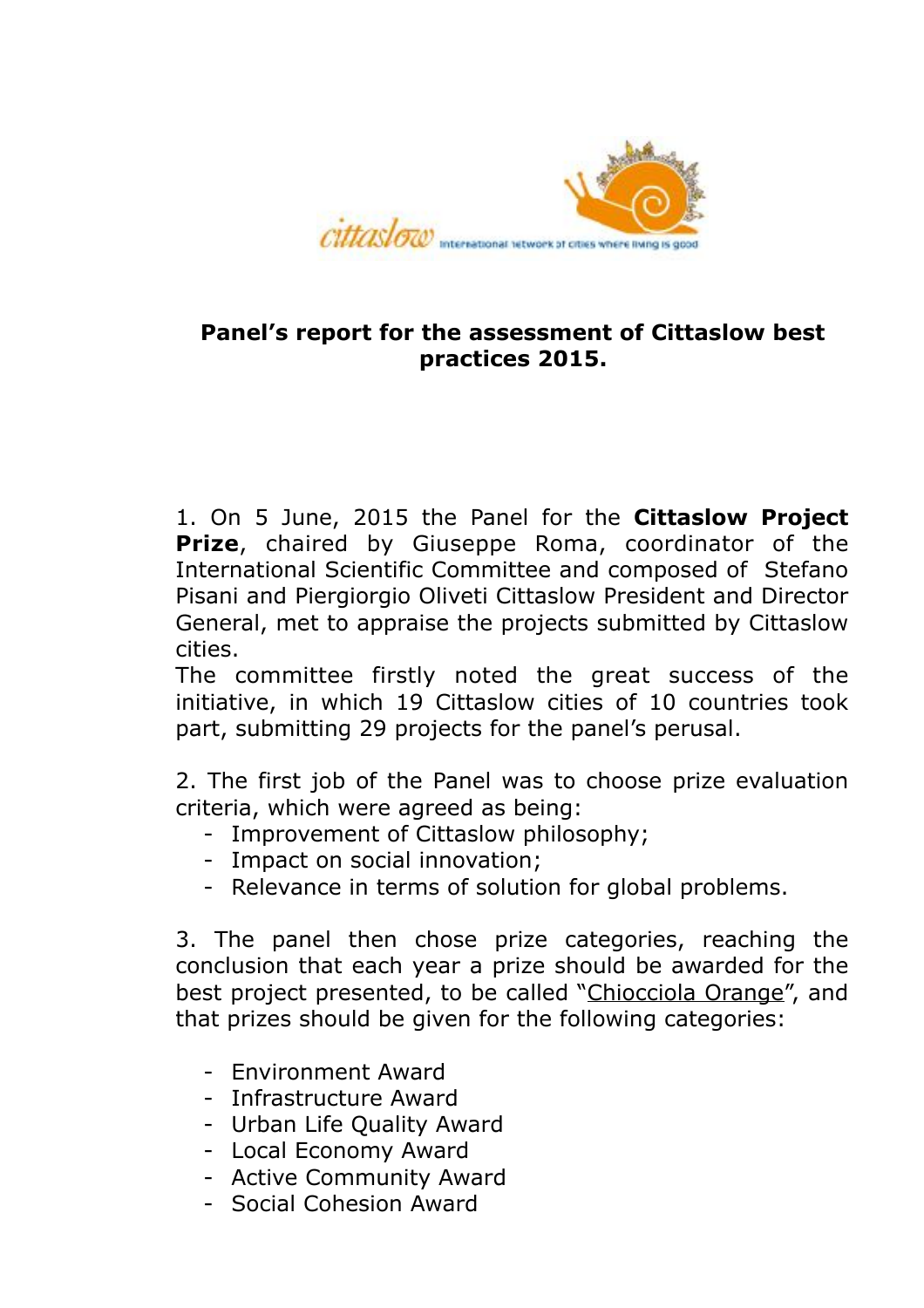It was also decided to award a Special Prize for the "Best Idea".

4. After having carefully examined project documentation, the Panel unanimously agreed to award prizes to the following projects:

- **"Chiocciola Orange"** awarded to Cittaslow **YANYANG (China)** for the projects " Slow ride and slow walk" and "Grey Haired Orchestra" for "a multilevel system of initiatives aimed to increase attractivity and social cohesion of the city for young generation and ageing population, putting in value environment in a slow way and using music as community instrument" ;
- **Environment Award** to Cittaslow **MUNGIA ( Spain Euskadi)** for the project "Action Plan for sustainable environment" aimed" to achieve results in many fields for 2020, among others the oil use reduction of 9% and retention of energy consumption at 2009 level".
- **Infrastructure Award** to Cittaslow **RESZEL (Poland)**  for the project "Meeting place for local people", for "the improvement of cultural life realizing a "piazza" with 550 seats"
- **Urban Life Quality** to Cittaslow **TREVI (Italy)** for the project "Soft Network for daily life", for "promoting a complete range of initiatives on crucial community problems like land use, knowledge of territory, relationship between parents and children" "
- **Local Economy Award** to Cittaslow **FONGLIN (Taiwan)** for the project "Preserve traditional recipes and share local cusines to spread the philosophy of Cittaslow and Slowfood" for "having raised awareness of traditional food, benefiting, in this way, local producers"
- **Active Community Award** to Cittaslow **CHEONGSONG (South Korea)** for the project "Cittaslow Citizen Supporter School", for "deepening citizens' understanding of slow philosophy and attract voluntary participation in community initiatives"
- **Social Cohesion Award** to Cittaslow **VAALS (The Netherlands**) for the project "Internal Services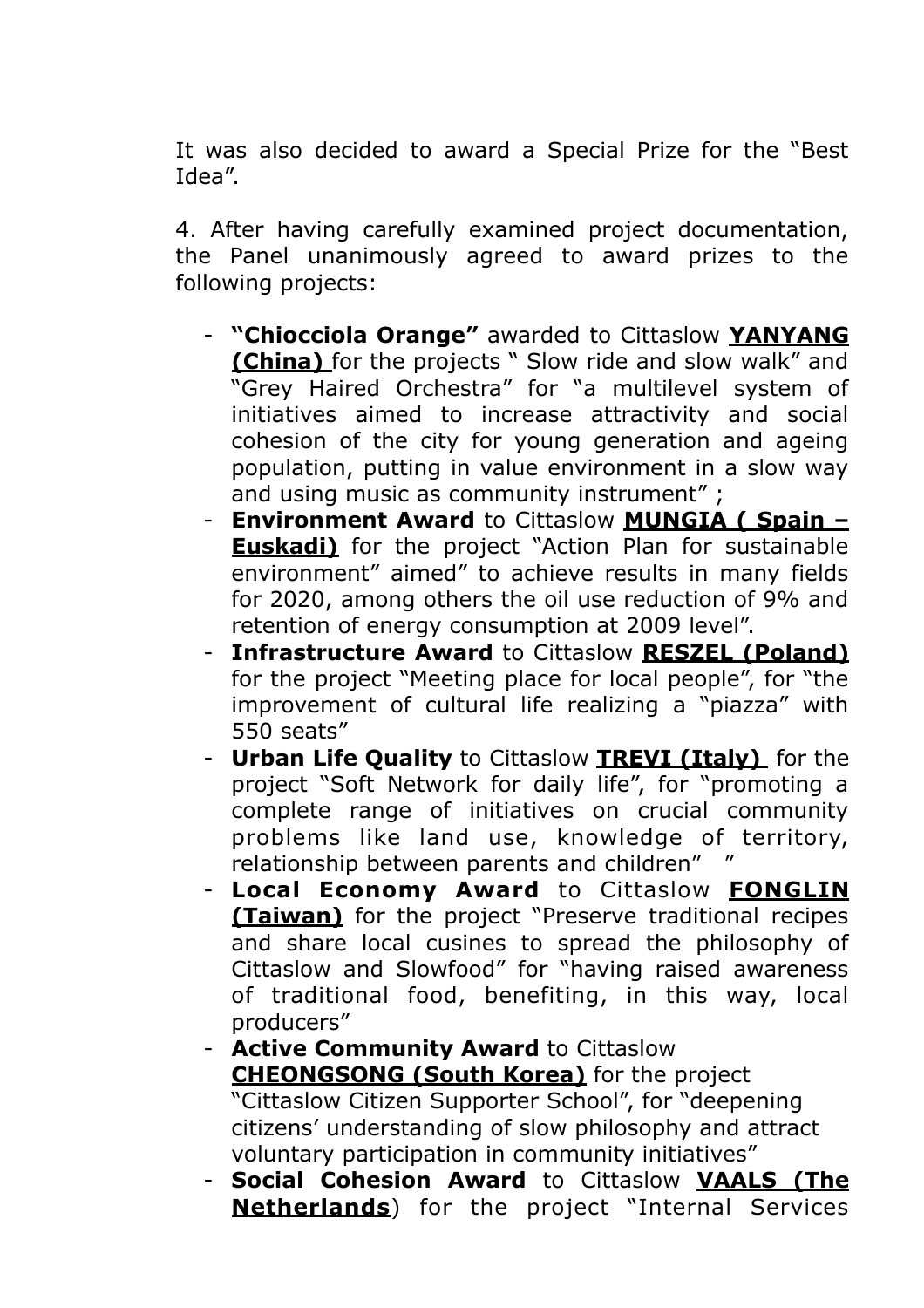Bureau", for "having created an innovative system to support people who temporarily receive unemployment benefit by offering intensive coaching".

Finally, the panel gave the **Special Award for the Best Idea** to the Cittaslow of **VIGARANO MAINARDA (Italy**) for the project "Socialising people looking for international protection", for "welcoming with open arms political refuges and involving them in voluntary activities".

> The Chairman Giuseppe Roma